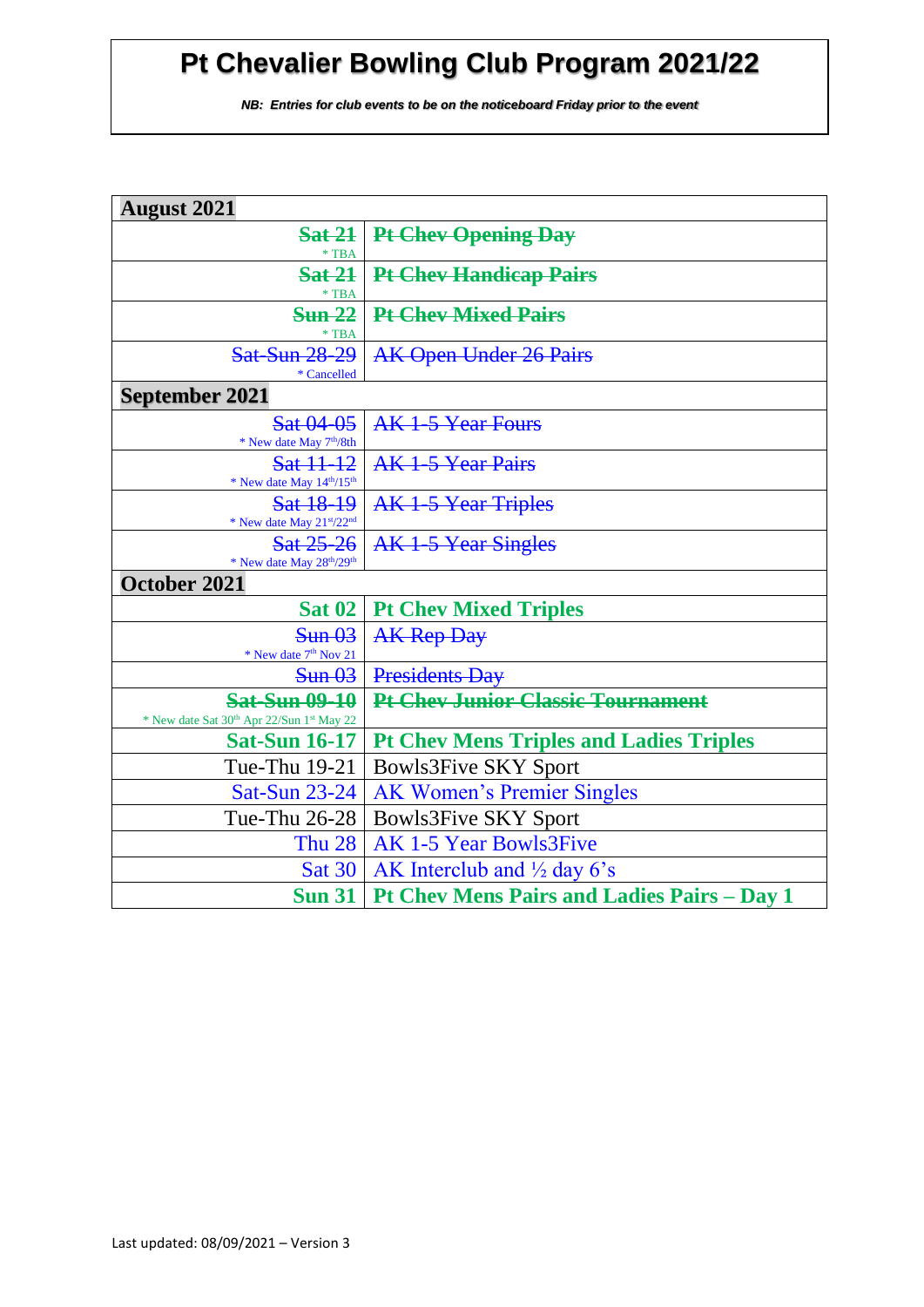| <b>November 2021</b>     |                                               |
|--------------------------|-----------------------------------------------|
|                          | Tue-Thu 2-4   Bowls3Five SKY Sport            |
|                          | Thu 04   AK 1-5 Year Bowls3Five               |
|                          | Sat 06   AK Saturday Interclub & Half Day 6s  |
| Sun 07                   | Pt Chev Men's & Women's Pairs Day 2           |
| * New date Sun 14 Nov 21 |                                               |
| <b>Sun 07</b>            | <b>AK Rep Day</b>                             |
|                          | Tue-Thu 09-11   Bowls3Five SKY Sport          |
|                          | Thu 11   AK 1-5 Year Bowls3Five               |
|                          | Sat 13   AK Saturday Interclub & Half Day 6s  |
| Sun $14$                 | Pt Chev Men's & Women's Pairs Day 2           |
|                          | Tue/Wed/Thu 16/17/18   Bowls3Five SKY Sport   |
| <b>Thu 18</b>            | <b>AK 1-5 Year Bowls3Five Finals</b>          |
| Sat-Sun $20-21$          | AK Men's Triples & Women's Singles            |
|                          | Tue-Thu 23-25   Bowls3Five SKY Sport          |
| Thu $25$                 | AK 1-5 Year Bowls3Five - Reserve Day          |
| <b>Sat-Sun 27-28</b>     | AK Men's & Women's Pairs                      |
| December 2021            |                                               |
|                          | Wed-Thu 1-2   Bowls3Five SKY Sport            |
| $\operatorname{Sat}4$    | AK Saturday Interclub & Half Day 6s           |
| Sun 5                    | $AK Rep$ Day – Battle of the Bridge           |
| Tue-Wed 07-08            | <b>Bowls3Five SKY Sport</b>                   |
| Tue-Wed 07-08            | <b>National Rangitahi Singles</b>             |
| Sat-Sun $11-12$          | AK Men's & Women's Fours                      |
|                          | Sat-Sun 18-19   Pt Chev Men's Singles         |
|                          | <b>Sun 19   Pt Chev Women's Singles Day 1</b> |
|                          | Mon-Wed 27-29   AK Mixed Pairs 2-4-2          |
| <b>January 2022</b>      |                                               |
| $Sun-Sun 2-9$            | National Singles/Pairs (Canterbury)           |
| <b>Sat 15</b>            | <b>Pt Chev Ladies Singles Day 2</b>           |
| <b>Sun 16</b>            | <b>Pt Chev Veterans Singles</b>               |
| <b>Mon-Sun 17-23</b>     | Taranaki Fours - Men                          |
| <b>Sat 22</b>            | <b>Pt Chev Junior Pairs</b>                   |
| <b>Sun 23</b>            | AK Rep Day – Open Women                       |
| Tue-Sun 25-30            | Taranaki Fours - Women                        |
| Tue 25                   | <b>AK Bowls3Five Open Interclub</b>           |
| <b>Sat-Sun 29-30</b>     | <b>Pt Chev Handicap Singles</b>               |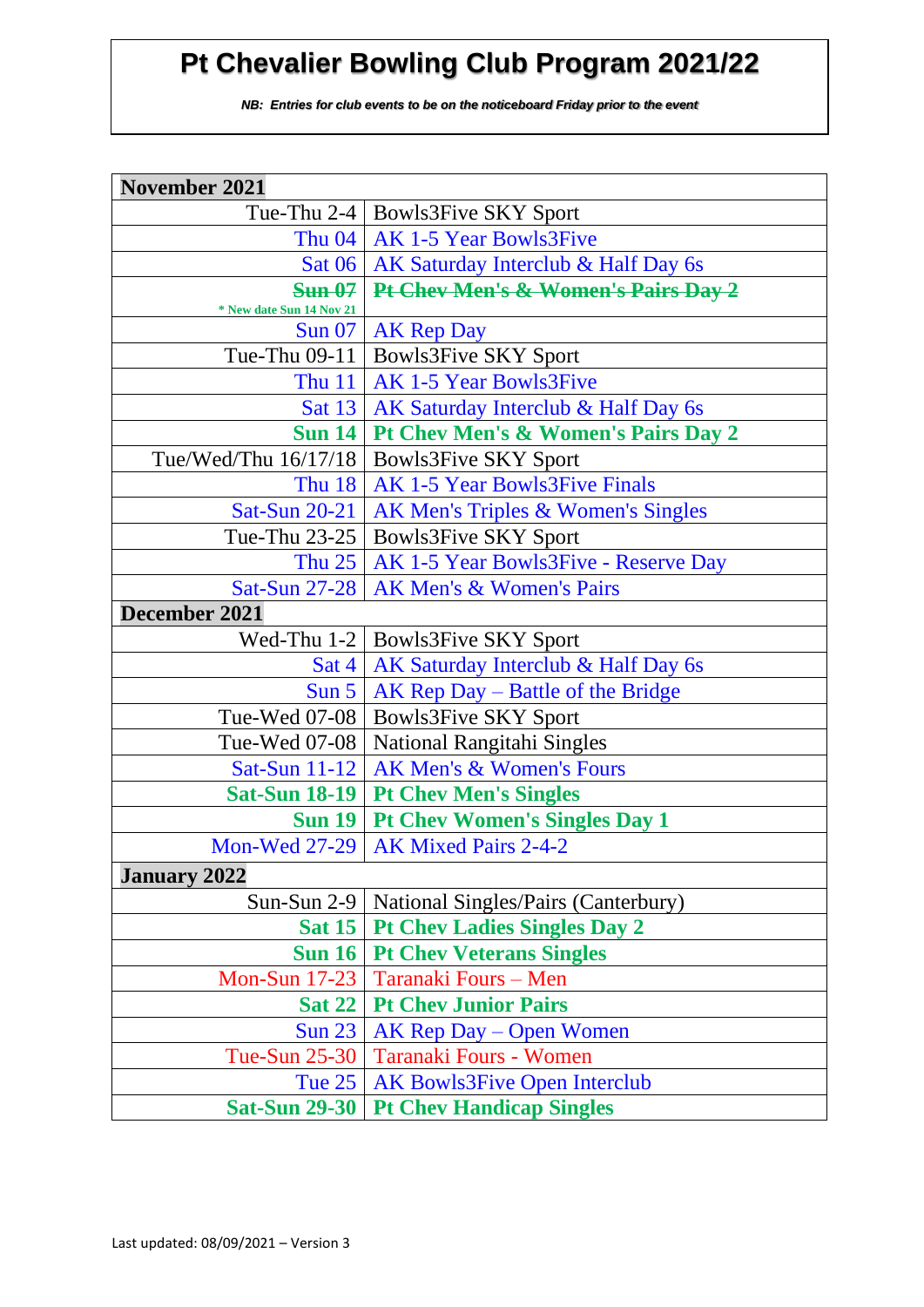| <b>February 2022</b> |                                                             |  |
|----------------------|-------------------------------------------------------------|--|
|                      | Tues 01   Bowls3Five Open Interclub                         |  |
|                      | Fri-Sun 04-06   Aotearoa National Bowls                     |  |
|                      | <b>Sat 05   Pt Chev Classic Pairs Tournament</b>            |  |
|                      | Sun-Mon 06-07   Birkenhead Open Mens Pairs                  |  |
|                      | Tue 08   Bowls3Five Open Interclub                          |  |
|                      | <b>12-13 Pt Chev Mens Fours</b>                             |  |
|                      | 12-13   Birkenhead Opens Womens Pairs                       |  |
|                      | Tue 15   AK Bowls3Five Open Interclub – Finals              |  |
|                      | Sat-Sun 19-20   Pt Chev Victory Cup                         |  |
|                      | Thu-Sun 24-28   National Fours (North Taranaki)             |  |
| <b>March 2022</b>    |                                                             |  |
|                      | Mon-Wed 01-03   National 2-4-2 Mixed Pairs (North Taranaki) |  |
|                      | Sat-Sun 05-06   AK National 7s                              |  |
|                      | Mon 07   AK Secondary School Pairs                          |  |
|                      | Tue $08$   Bowls3Five Open Interclub – Reserve Day          |  |
|                      | <b>Sat 12   Pt Chev Ladies Fours</b>                        |  |
|                      | Sun 13   AK Rep Day                                         |  |
|                      | Thu-Sun 17-20   National Inter-centre (North Harbour)       |  |
|                      | Thu 17   North v South                                      |  |
|                      | Sat-Sun 19-20   AK Junior Interclub                         |  |
|                      | Sat-Sun 26-27   AK Men's Singles/Ladies Triples             |  |
|                      | Tue-Wed 29-30   National Rangitahi Secondary School Pairs   |  |
| <b>April 2022</b>    |                                                             |  |
|                      | Sat-Sun 02-03   Finals Weekend                              |  |
|                      | Thu-Sun 07-10   National Interclub 7s (Wellington)          |  |
|                      | <b>Sat 09   Pt Chev Junior Singles</b>                      |  |
| Sun10                | <b>AK Social Bowls Final</b>                                |  |
|                      | Fri-Mon 15-18   Easter Weekend                              |  |
|                      | Sat-Mon 23-25   Anzac Weekend                               |  |
|                      | Sat 30   Pt Chev 1-8 Year Classic                           |  |
| <b>May 2022</b>      |                                                             |  |
|                      | <b>Sun 01 Pt Chev 1-8 Year Classic</b>                      |  |
| <b>Sat-Sun 07-08</b> | <b>AK Champ of Champ Singles</b>                            |  |
|                      | <b>AK 1-5 Year Fours</b>                                    |  |
| Sat-Sun $14-15$      | <b>AK Champ of Champ Pairs</b>                              |  |
|                      | <b>AK 1-5 Year Pairs</b>                                    |  |
| <b>Sat-Sun 21-22</b> | <b>AK Champ of Champ Triples</b>                            |  |
|                      | <b>AK 1-5 Year Triples</b>                                  |  |